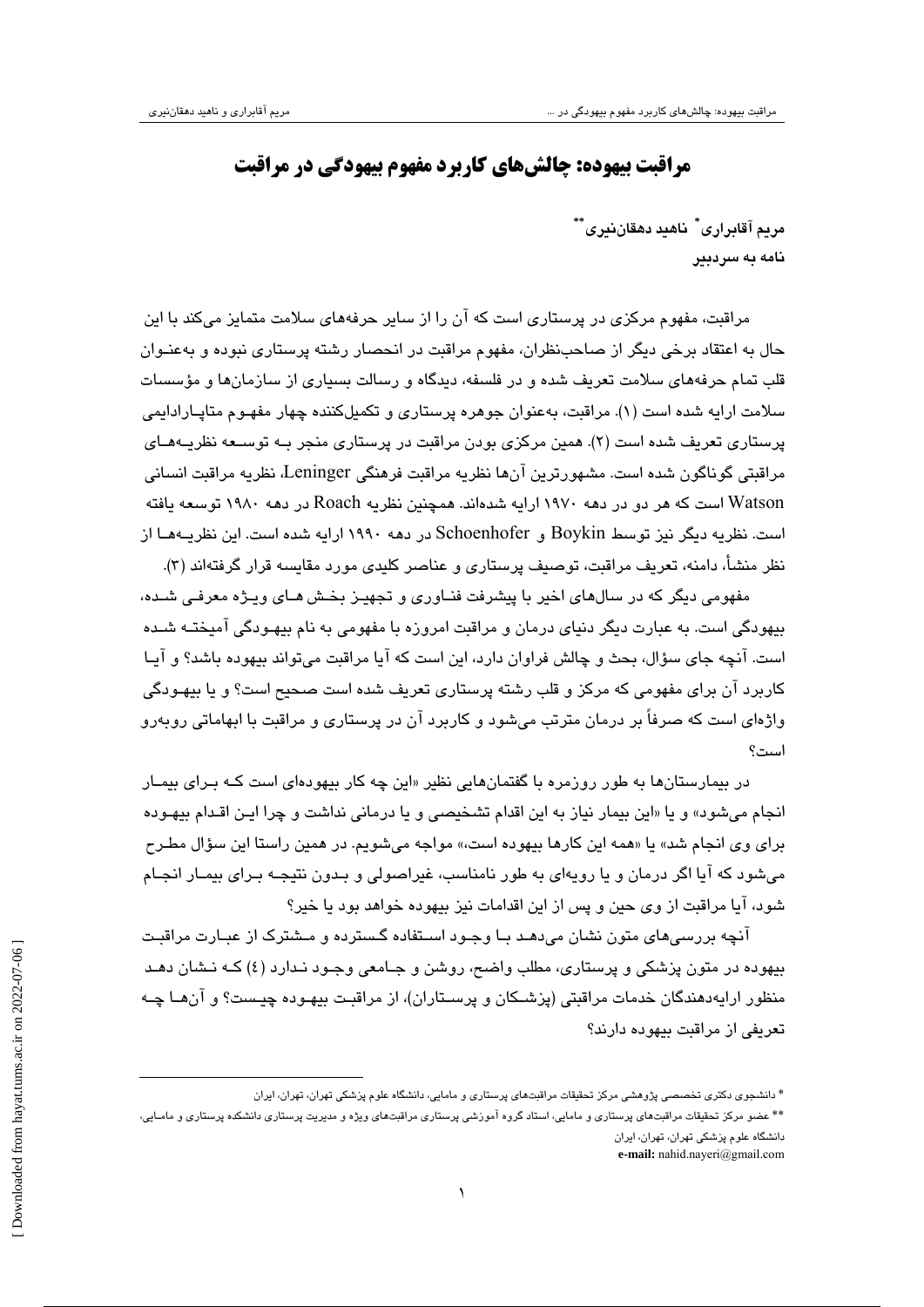تعاريف متعددي از عبارت مراقبت بيهوده شده كه بسياري از آنها بدون مشخص نمودن مرزهاي اين مفهوم با درمان و معالجه انجام يافته است. از جمله مراقبت بيهوده به حالتي اطـلاق شـده كـه انجـام مداخلات و درمانهاي حفظ حيات، فايده بالقوهاي براي كيفيت زندگي بيمار نداشته و نميتواند وابـستگي بيمار به مراقبت پزشكي را خاتمه دهد (5). همچنين مراقبت بيهوده مجموعه اقدامات بدون ايجـاد شـانس منطقي و معقولي براي سودرساني به بيمار (6)؛ ناتواني براي دستيابي به اهداف ويژه (7)؛ استفاده قابـل توجه از منابع، بدون داشتن اميد منطقي به بهبود نسبي در استقلال و تعـاملات بيمـار بـا خـود و محـيط (4و8) و يا پيشرفت در وضعيت سلامت بيمار تعريف شده است. آنچه از اين تعاريف بر ميآيد اين است كه مراقبت بيهوده، دلالت بر مفهومي ذهني (9)، پيچيده (10،5و11)، مبهم و غيرقطعـي (12)، و مبتنـي بـر قضاوتهاي فردي (13) دارد. جالب توجه آن است كه در برخي تحقيقات داخل ايران اين مفهوم به عنوان ارايه خدمات باليني غيرمرتبط با كار پرستار تعريف شده است كه خود گستردگي و ابهام استفاده از اين مفهوم را نشان ميدهد (14). با توجه به اين كه مراقبت صرفنظر از نتيجه لازم و ضروري است و خود مراقبت هدف است نه صرفاً وسيلهاي براي رسيدن به نتيجه؛ لذا مراقبت نميتواند بيهوده باشد.

به هر حال با توجه به موارد ياد شده بالا اين سؤال مهم مطرح ميشود كه مرزهاي بين مراقبـت و درمان در جايي كه بيهودگي معنا پيدا ميكند كدامند و آيا اگر درمان و يا رويهاي بيهوده تـشخيص داده شود، مراقبت از بيمار در اين حين نيز بيهوده خواهد بود يا خير؟ اين سـؤالي اسـت كـه هنـوز در متـون پاسخ داده نشده است.

**منابع \_\_\_\_\_\_\_\_\_\_\_\_\_\_\_\_\_\_\_\_\_\_\_\_\_\_\_\_\_\_\_\_\_\_\_\_\_\_\_\_\_\_\_\_\_\_\_\_\_\_\_\_\_\_\_\_\_\_\_**

1 - Bolderston A, Lewis D, Chai MJ. The concept of caring: Perceptions of radiation therapists. Radiography. 2010 Aug; 16(3): 198-208.

2 - Rytterstrom P, Cedersund E, Arman M. Care and caring culture as experienced by nurses working in different care environments: a phenomenological-hermeneutic study. Int J Nurs Stud. 2009 May; 46(5): 689-98.

3 - McCance TV, McKenna HP, Boore JR. Caring: theoretical perspectives of relevance to nursing. J Adv Nurs. 1999 Dec; 30(6): 1388-95.

4 - Sibbald R, Downar J, Hawryluck L. Perceptions of "futile care" among caregivers in intensive care units. CMAJ. 2007 Nov 6; 177(10): 1201-8.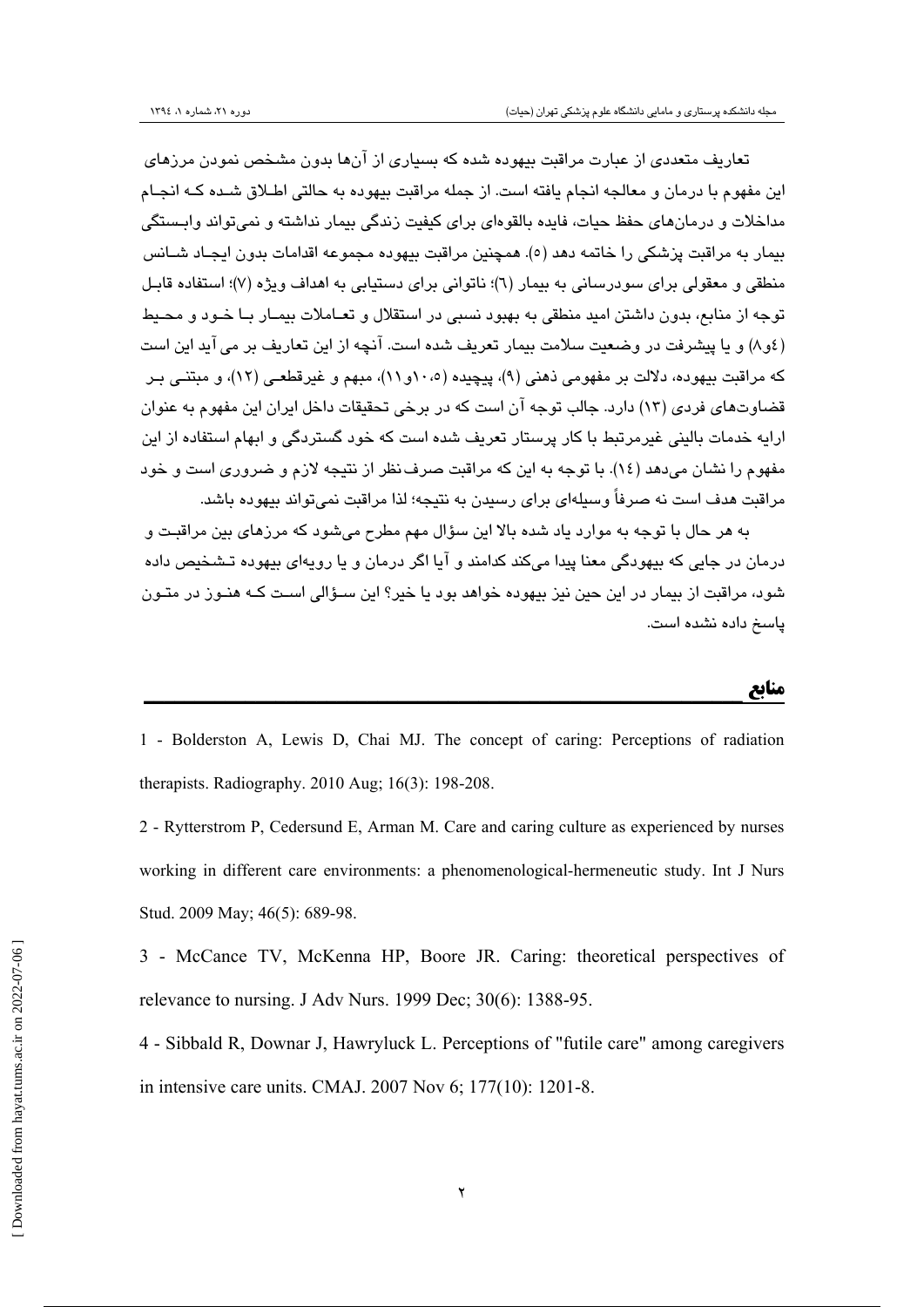5 - Meltzer LS, Huckabay LM. Critical care nurses' perceptions of futile care and its effect on burnout. Am J Crit Care. 2004 May; 13(3): 202-8.

6 - Blottner CP. The impact of the patient protection and affordable care act of 2010 on the evidence based practice of distributive justice via comfort care in elderly burn trauma victims. Doctoral Dissertation. University of South Carolina, 2011.

7 - Davila F. The infinite costs of futile care--the ultimate physician executive challenge. Physician Exec. 2006 Jan-Feb; 32(1): 60-3.

8 - Palda VA, Bowman KW, McLean RF, Chapman MG. "Futile" care: do we provide it? Why? A semistructured, Canada-wide survey of intensive care unit doctors and nurses. J Crit Care. 2005 Sep; 20(3): 207-13.

9 - Ferrell BR. Understanding the moral distress of nurses witnessing medically futile care. Oncol Nurs Forum. 2006 Sep 1; 33(5): 922-30.

10 - Saettele A, Kras J. Current attitudes of anesthesiologists towards medically futile care. Open Journal of Anesthesiology. 2013 Jun, 3(4): 207-213.

11 - Heland M. Fruitful or futile: intensive care nurses' experiences and perceptions of medical futility. Aust Crit Care. 2006 Feb; 19(1): 25-31.

12 - Curtis JR, Burt RA. Why are critical care clinicians so powerfully distressed by family demands for futile care? J Crit Care. 2003 Mar; 18(1): 22-4.

13 - Nurok M, Sadovnikoff N. Why are we doing this case? Can perioperative futile care be defined? Curr Opin Anaesthesiol. 2013 Apr; 26(2): 176-81.

14 - Bahramnezhad F, Cheraghi MA, Salsali M, Asgari P, Khoshnava Fomani F, Sanjari M, et al. Futile care; concept analysis based on a hybrid model. Glob J Health Sci. 2014 Aug 14; 6(5): 301-7.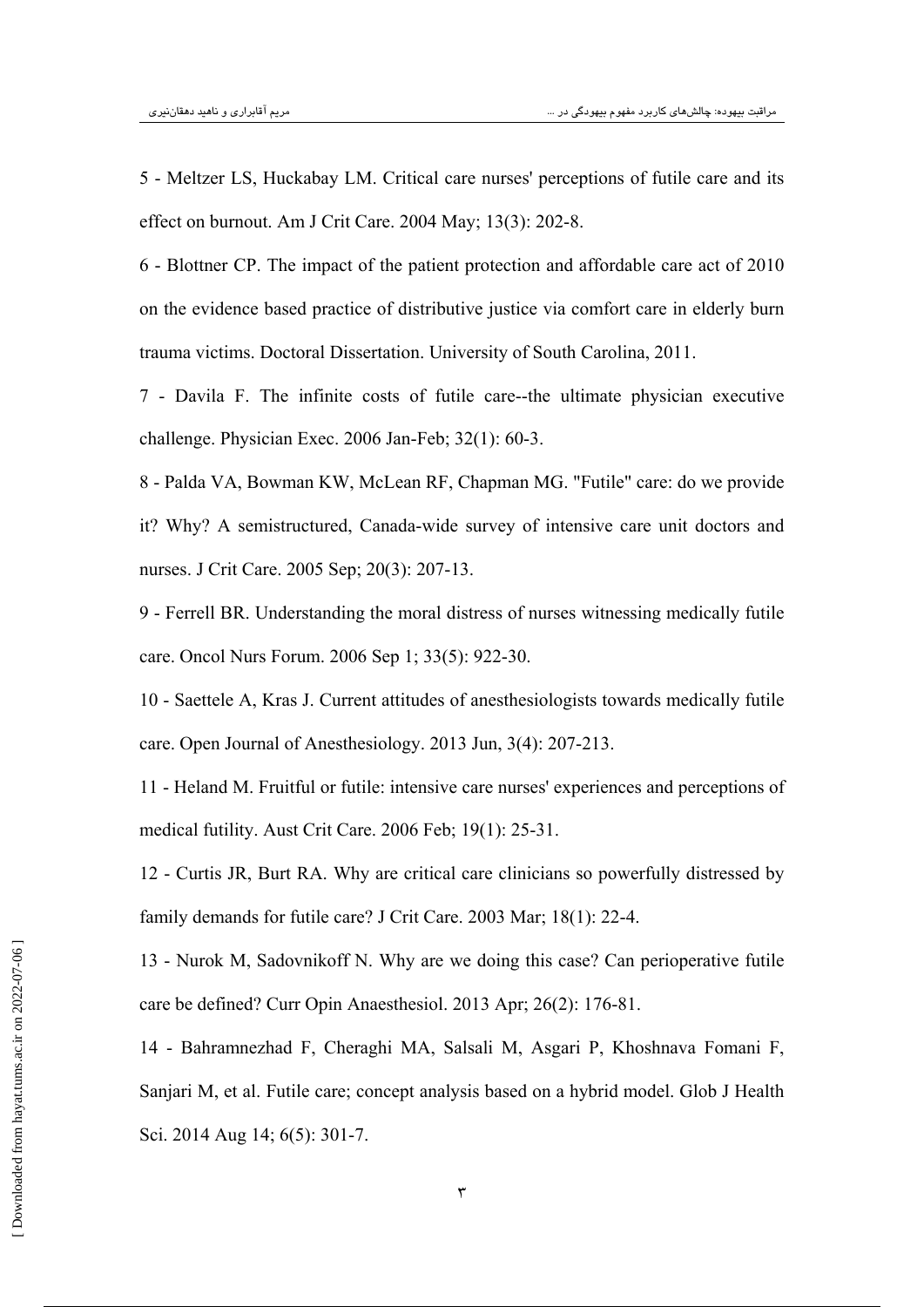## **Futile Care: Challenges of Applying Futility Concept in Caring Domain**

**Maryam Aghabarari\*** (MSc.) - **Nahid Dehghan Nayeri\*\*** (Ph.D). <sup>∗</sup> **Letter to Editor** 

Caring is the most central concept in nursing. This concept distinguishes nursing from other health professions. However, according to some experts' opinions, caring is not an only-nursing concept; it is defined as the heart of all health professions. Caring is entered in the philosophy, vision and mission of several health organizations (1) and is introduced as the essence of nursing and the fourth complementary concepts of nursing Meta paradigm (2). Caring, as a central concept in nursing, has led to developing various caring theories. The most popular ones involve the cultural care theory of Leninger and the human care theory of Watson that were presented in the 1970s. In addition, the theory of Roach was developed in the 1980s. Another theory was presented by Boykin and Schoenhofer in the 1990s.These theories can be compared in some aspects including origin, domain, and definition of caring, description of nursing and other key components (3).

Futility is another concept that has been introduced in recent years due to advances in technologies and equips of the critical care units. In other words, today's world of treatment and care is mixed with a concept called futility. However, what are more doubtful and controversial are: Whether the treatment could be futile? Whether applying futility concept in caring is correct? Or the futility is a concept that can only be used in treatment issues. Thus, its application in nursing is faced with some ambiguities.

We face to some statements in hospitals like: "what are these futile tasks that we have to do for the patients?", "the patient doesn't need the diagnostic measure or such treatment", and "why this futile action was done for the patient". In this regard, this question arises that if the treatment or procedure is done inappropriately,

<sup>∗</sup> Ph.D Student, Nursing and Midwifery Care Research Center, Tehran University of Medical Sciences, Tehran, Iran

<sup>∗∗</sup> Nursing and Midwifery Care Research Center, Dept. of Critical Care Nursing and Nursing Management, School of Nursing and Midwifery, Tehran University of Medical Sciences, Tehran, Iran